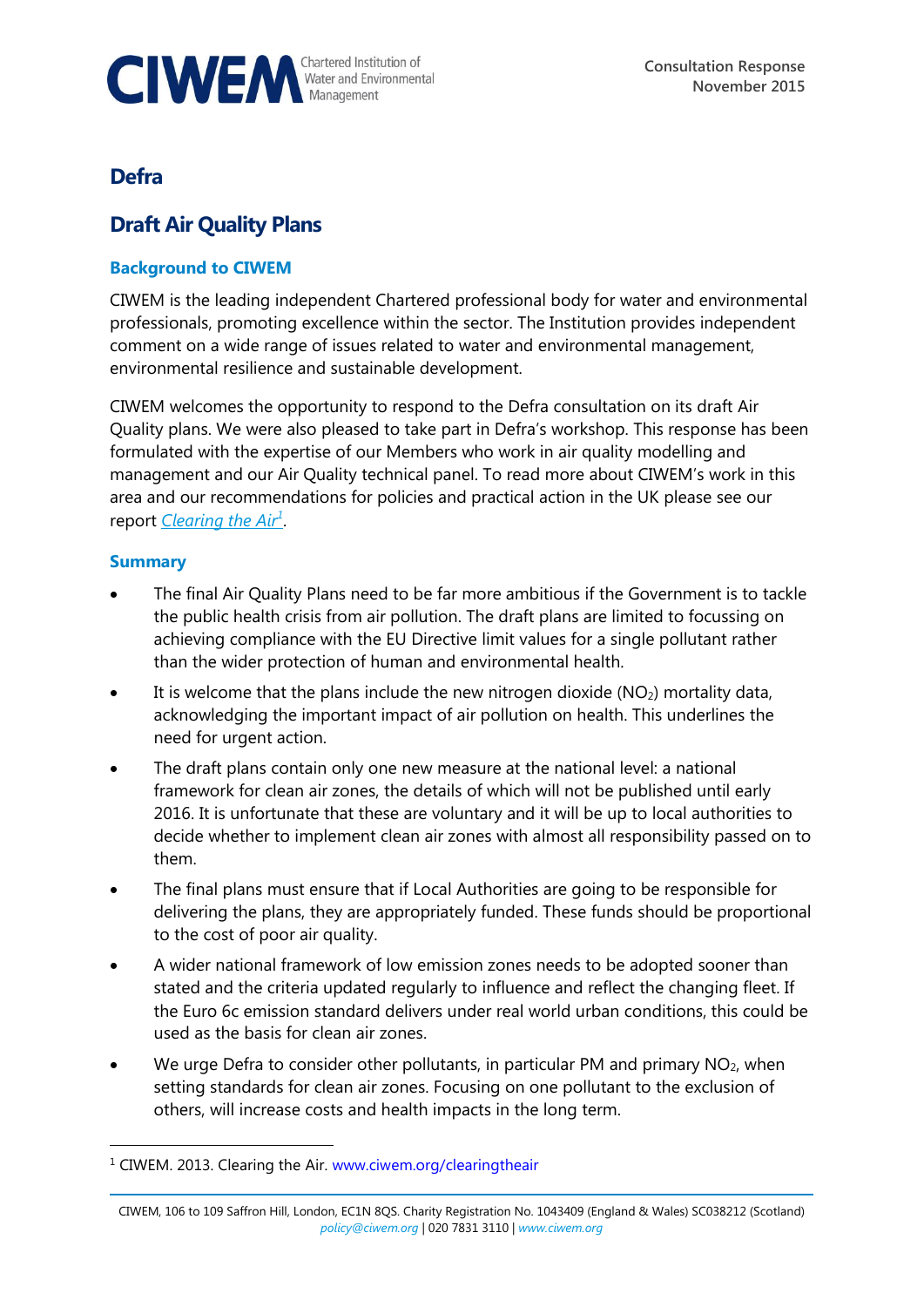- Should the Euro 6 emissions standards not perform as modelled, it could result in up to 22 additional zones, 30 in total, being non-compliant in 2020. The scale of the problem in the 8 zones already considered will be much greater too, requiring more ambitious solutions. As this is the more likely scenario, Defra should ensure that there is a plan in place that can respond to a situation where the modelling data proves to be overly optimistic.
- CIWEM considers that Defra must rewrite the air quality plans if the portable emissions measuring systems (PEMS) testing programme that is being currently undertaken does not produce real world driving emissions data in-line with the modelled COPERT result.
- The consultation does not include a supporting document with the technical information and detailed modelling which is required to scrutinise the draft plans. The uncertainties in emission reductions from vehicles mean it is extremely difficult to judge if the measures will be enough and achieve limit values as soon as possible.
- There is little evidence in the draft plans of Defra working alongside other departments, such as the Treasury to consider fiscal drivers on diesel fuels, the Department for Transport's low emission vehicle programmes and DECC's energy and heat efficiency initiatives. DCLG should also be involved to reduce emissions through the planning system and Building Regulations.

#### **General comments**

The consultation document states that the '*consultation seeks views on draft plans to improve air quality'.* It is extremely disappointing then that the plans and the consultation are solely concerned with doing the minimum possible to achieve compliance with the EU limit value for  $NO<sub>2</sub>$  rather than wider improvements to air quality.

The impacts of poor air quality on the UK is widely reported as being tens of billions of pounds and in the region of 50,000 deaths per annum. It is therefore imperative that Defra recognise that the EU limit values for all pollutants are limits and not 'targets' and that air pollution should be controlled not only to achieve compliance with the Directive, but to aim to protect human health, by being considerably below them. This is particularly important for pollutants such as NO<sup>2</sup> and PM2.5 for which there are no thresholds. **There is no minimum concentration below which exposure is considered safe, and every reduction in exposure will be beneficial in terms of health benefits.** 

It is for this reason that CIWEM (and many others including the Environmental Audit Committee) have for many years called for an update to the National Air Quality Strategy to ensure a coordinated approach is taken to tackling this issue.

#### Technical supporting information and assumptions

CIWEM has already responded to the consultation and written to the Secretary of State to ask for the supporting technical detail to the consultation to be published. This will not be made available until the conclusion has finished. We consider that it is very difficult to respond to the consultation without the publication of the supporting technical detail. The consultation presents a wish list of emissions reductions and steers respondents away from questioning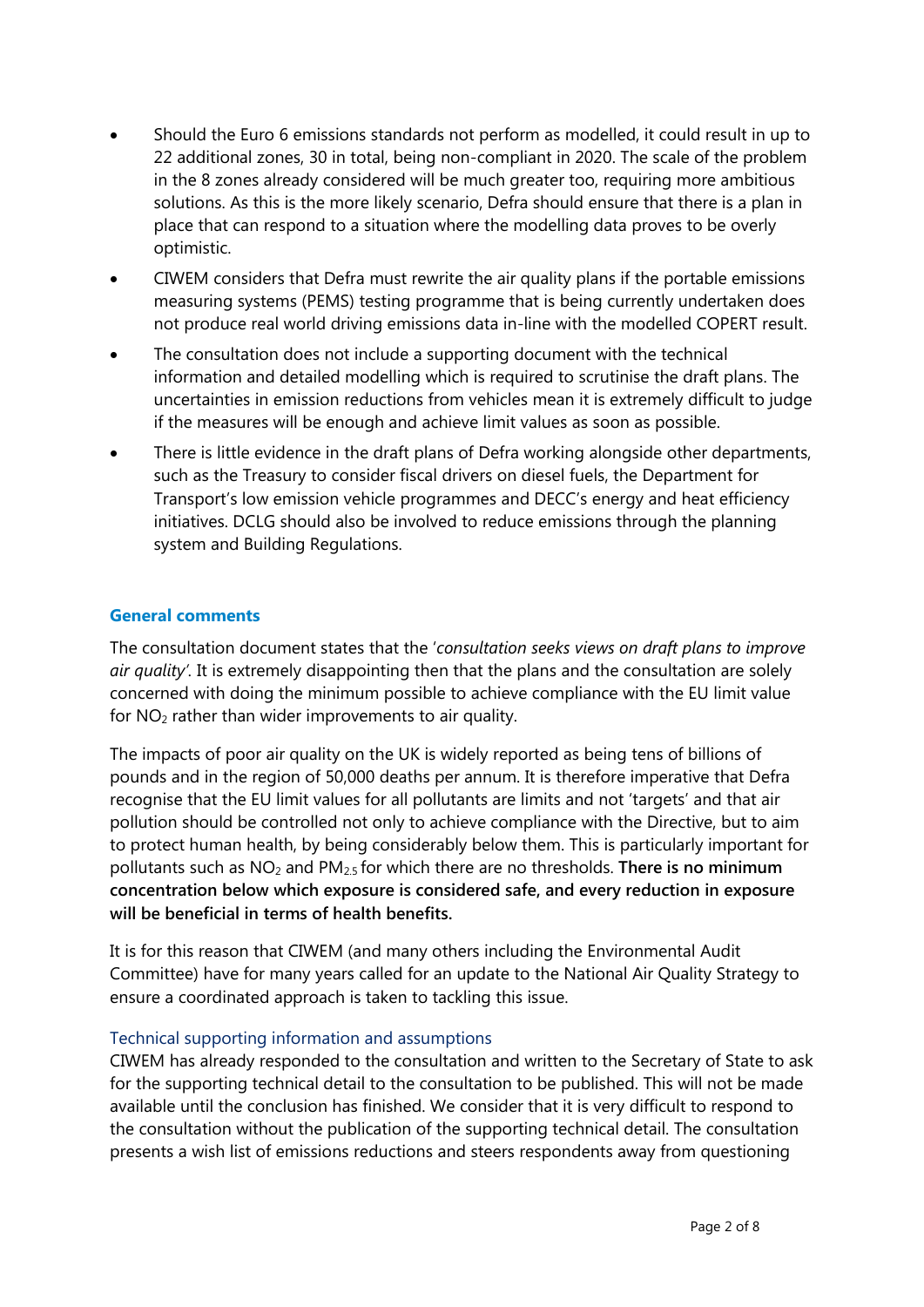how these have been quantified and accounted for in the modelling. The 25 page Evidence Annex is not adequate.

Defra has changed its views on how emissions will reduce in the future and is more optimistic, based on changes in  $\mathsf{COPERT}^2$  emission factors for Euro 6. COPERT is a tool used by all Member States and the recommended method for calculating vehicle emissions by the European Monitoring and Evaluation Programme and the European Environment Agency Emissions Inventory Guidebook. However whilst COPERT data is the best available, basing a plan only on this data is not sensible as its predictions may still not be the most likely case. It was also the best available data in 2011 and 2014 but its predictions did not materialise.

The sensitivity analysis shows what would happen if Euro 6 does not perform as necessary but the plans do not state any measures that would be used if this was the case. If the emission factors are overly optimistic, then in addition to the 22 extra zones, the scale of the problem in the 8 zones already considered will be much greater too, requiring more ambitious solutions. It would be sensible to at least have a plan that can respond to a situation where the COPERT data proves to be optimistic, and where the plan's actions could cope with a more polluted world. CIWEM considers that Defra must rewrite the air quality plans if the portable emissions measuring systems (PEMS) testing programme that is being currently undertaken does not produce real world driving emissions data in-line with the COPERT result.

The analysis uses the SL-PCM model which is not described nor peer reviewed. There is no data on what approximations it makes compared with the full Pollution Mapping Climate model and how these affect the findings. This must also be made available.

#### Achieving limit values as soon as possible

-

The draft plan is not a plan to achieve the  $NO<sub>2</sub>$  limit values as soon as possible, it appears to be a low cost 'wait and see' approach. The only change proposed is the suggestion of clean air zones in seven areas because they will not meet the limit value by 2020. If the plan was to achieve limit values as soon as possible then it should suggest the implementation of clean air zones more widely and earlier.

The draft plan accepts that breaches will happen until the general emission control measures, largely relying on the Euro 6 standard, have transitioned sufficiently into the fleet. Defra indicates that the proposed Clean Air Zone emission limits are set at the Euro 6 emission limits (for diesel cars). Current Euro 6 diesel cars do not meet the emissions standards in the real world, most by some margin, which means it will be a number of years before diesel cars will comply. The consultation assumes a car turnover rate of every four years, however to date there has also been a lack of turnover in fleet as fewer new cars have been purchased due to the recession.

The consultation notes the disparity of test cycle results with real world emissions. Paragraphs 64-65 of the Annex present the results of this more probable situation (at least by 2020 before real driving emissions are introduced and complied with). Table 6.2 shows that should

<sup>&</sup>lt;sup>2</sup> COPERT ((COmputer Programme to calculate Emissions from Road Transport)) is an MS [Windows](https://en.wikipedia.org/wiki/Microsoft_Windows) software program for the calculation of air pollutant [emissions](https://en.wikipedia.org/wiki/Air_pollution) from road transport.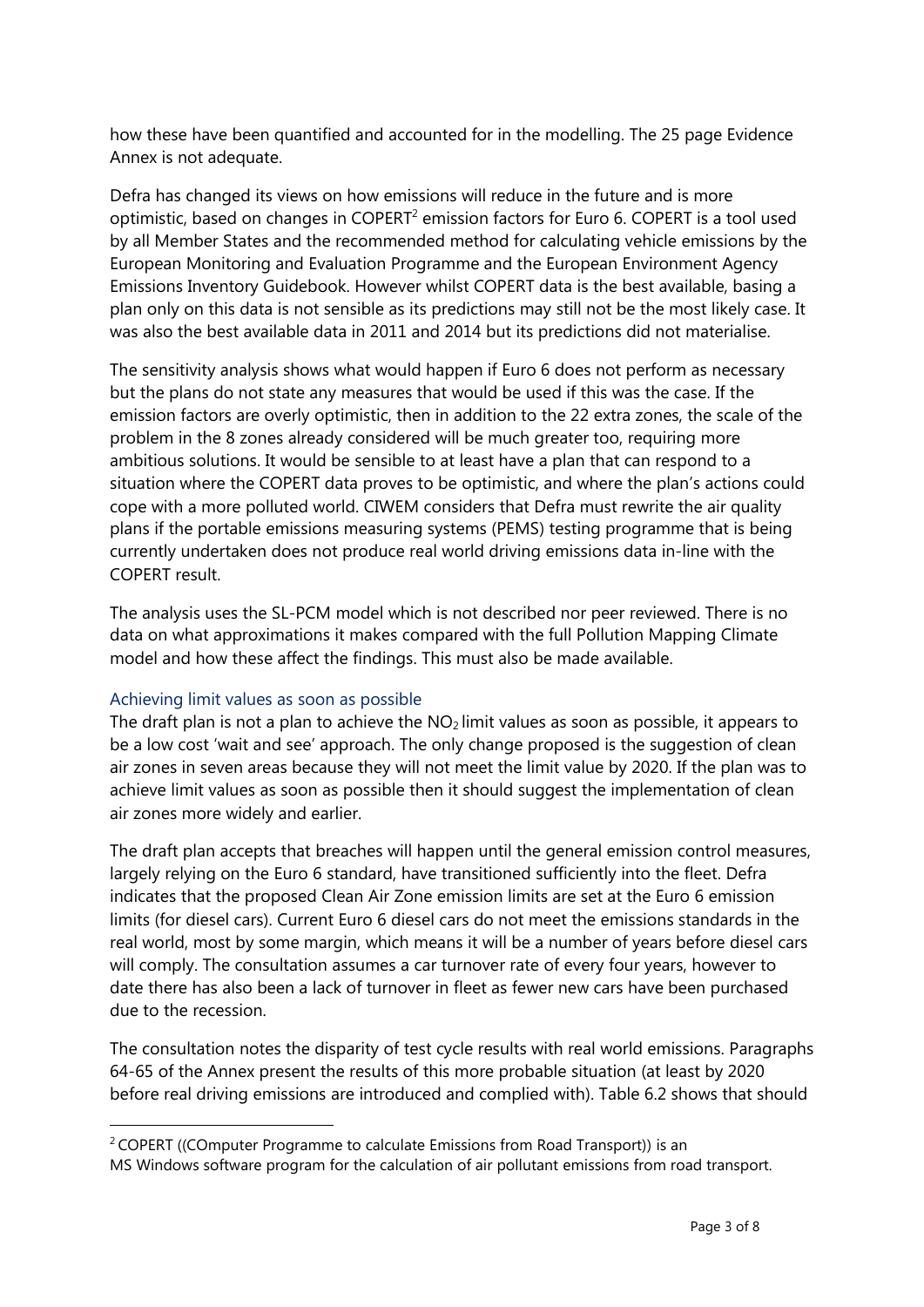Euro 6 emissions standards not perform as modelled, it could result in up to 22 additional zones, 30 in total, being non-compliant in 2020.

Correcting the 'emissions scandal' that has allegedly been caused by Volkswagen (and may potentially involve others) will take years to have any real effect on  $NO<sub>2</sub>$  levels, so some additional actions will also be needed in the short term.

EU governments have also agreed to new limits for  $NO_x$  emissions from diesel cars<sup>3</sup>. If this proposal is passed it will allow car manufacturers to miss the Euro 6  $NO_x$  limit by 210% (conformity factor of 2.1) between 2017 and 2020, resulting in a diesel car allowed to emit 168mg/km of  $NO<sub>x</sub>$  on the road instead of the Euro 6 limit of 80 mg/km. From 2021, new diesel cars sold will be allowed to still emit 120 mg/km open-endedly. If this happens then real world emissions will not fall in line with the expected assumptions of the Euro 6 standard within the plans.

#### **Response to specific questions in the consultation**

Question 1: Do you consider that the proposed plan set out in the overview document strikes the right balance between national and local roles?

No, overall the majority of the new measures identified are locally driven and there is very limited additional national responsibility or measures identified.

Whilst CIWEM recognises that localism is key in ensuring local factors are taken into account, an overall strategy is required to ensure that the necessary actions can be implemented in a timely manner. A framework for clean air zones will not work without the supporting national data and infrastructure, such as national databases on vehicles and emissions, an accredited retrofit process and associated vehicle database, an exempt vehicle list, and a standard system for local authorities to use to register (and if necessary charge) vehicles. Defra should work with the Department for Transport to provide this infrastructure. They should also work with the Treasury to reverse fiscal measures that encourage the use of diesel vehicles such as Vehicle Excise Duty, fuel duty and company car tax.

An obvious opportunity for additional national action, is to optimise existing and new programmes to benefit air quality, and to focus these in the non-compliant zones. For example, the Department for Transport and the Office for Low Emission Vehicles work and the Department for Energy and Climate Change's efficiency and insulation programmes. Other mechanisms such as Building Regulations could also be more effectively used, for example by requiring all new boilers to be low  $NO<sub>x</sub>$  boilers and controlling air pollution emissions from biomass and biofuel.

The final plans must ensure that if Local Authorities are going to be responsible to deliver the plans promptly, they are appropriately funded. CIWEM consider that these funds should be proportional to the cost of poor air quality and not result in prolonged competitions between local authorities for extremely limited funds. This is especially the case as Local Authorities are under huge budget constraints and will be liable under the Localism Act to pay any European

 $\overline{a}$ 

<sup>&</sup>lt;sup>3</sup> http://europa.eu/rapid/press-release IP-15-5945 en.htm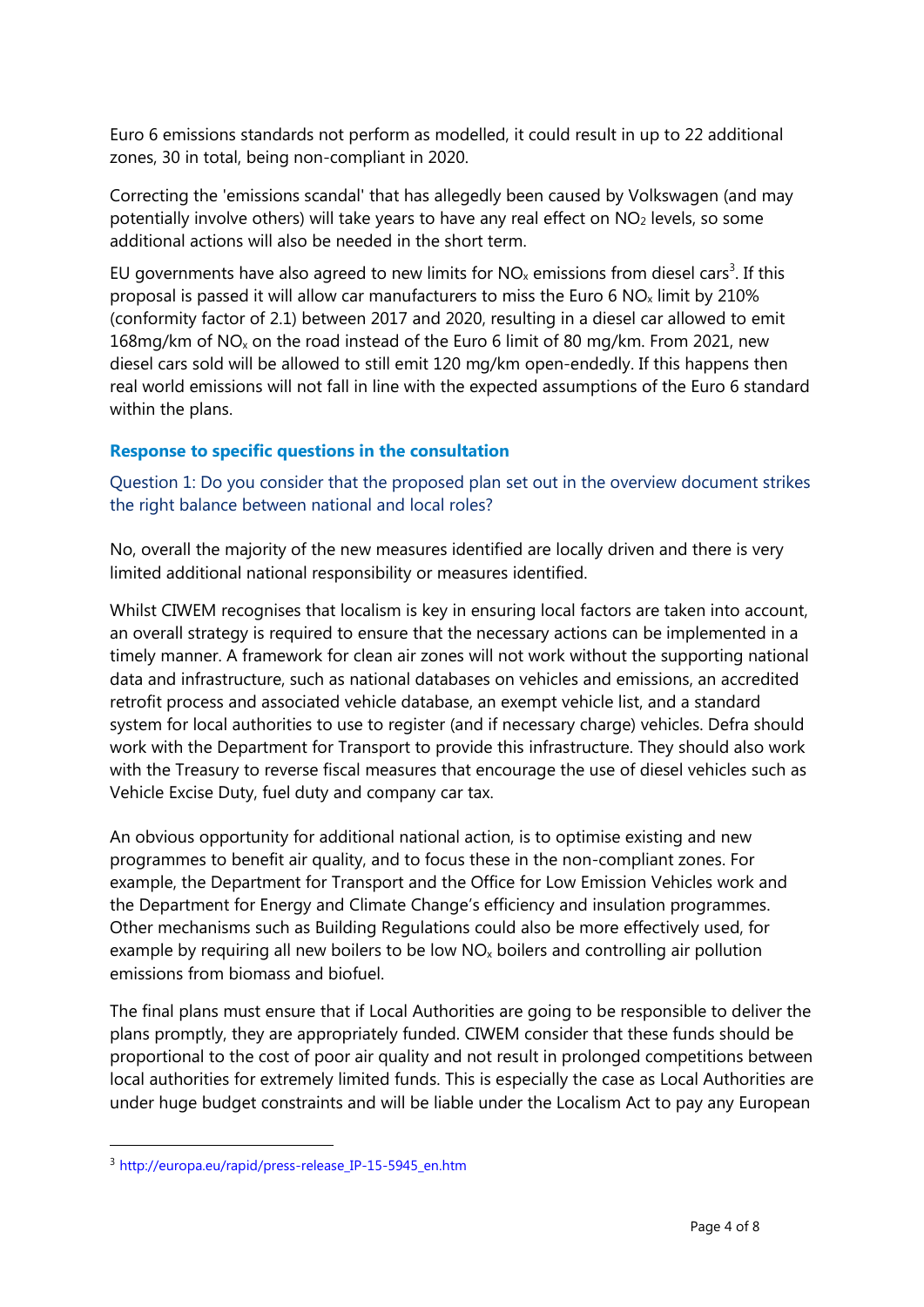infraction fines for failure. Defra should also make clear that development and transport planners are expected to play their important role in air quality, especially where upper-tier authorities exist.

## Question 2: Are you aware of any other action happening in your area which will improve air quality and should be included in the plan?

CIWEM is not able to comment on actions being taken by individual Local Authorities.

Given the aim of the consultation it is disappointing that Defra has not targeted action at the main cause. It is readily apparent that diesel fuelled engines currently contribute overwhelmingly to the  $NO_x$  emissions in our urban centres (i.e. around 90% of the roadside increment from Figure 3 in Defra's consultation), and when coupled with the elevated proportion of NO<sup>2</sup> within diesel exhaust NO<sup>x</sup> emissions; **a Euro 5 diesel car could conceivably be emitting well in excess of 100-times more NO<sup>2</sup> than a Euro 5 petrol vehicle** (Figure 6.1 in Defra Annex shows that a Euro 5 petrol car emits approximately 0.02g/km NOx and a Euro 5 diesel car approximately 0.55g/km. The fraction of primary-NO<sub>2</sub> from a diesel exhaust is highly variable but considered to be circa 30% compared to circa 3% in petrol vehicle exhausts).

Defra therefore needs to consider whether diesel cars have any place within the clean air zones or indeed any of our urban centres prior to the introduction and adoption of robust real-world driving emissions in the Euro 6c standard by the EU (if these are proven).

Defra need to ensure that any measures included as part of the clean air zones are highly effective in influencing driver behaviour. Looking abroad for examples, other measures such 'car-free' days have been used in European capital cities in response to air quality issues and Oslo plans to ban private cars entirely from the city centre by 2019 to cut pollution. Defra should consider this level of ambition for clean air zones.

## Question 3: Within the zone plans there are a number of measures where we are unable to quantify the impact. They are included in the tables of measures. Do you have any evidence for the impact of these types of measures?

In many Local Authorities, air quality monitoring is focused towards the Air Quality Management Areas and other areas of concern under the Local Air Quality Management process rather than potential EU Directive exceedances. This limits the ability to assess how individual measures to target reductions in emissions in the areas identified by the PCM model might deliver pollution concentration reductions. Many of the measures identified in the zone plans have been targeted at specific hotspots, and any effect on pollution concentrations is difficult to predict for those immediate areas, and even harder for a wider modelled area.

Question 4: Do you agree that a consistent framework for Clean Air Zones, outlined in section 4.3.6 of the UK overview document, is necessary? If so, do you think the criteria set out are appropriate?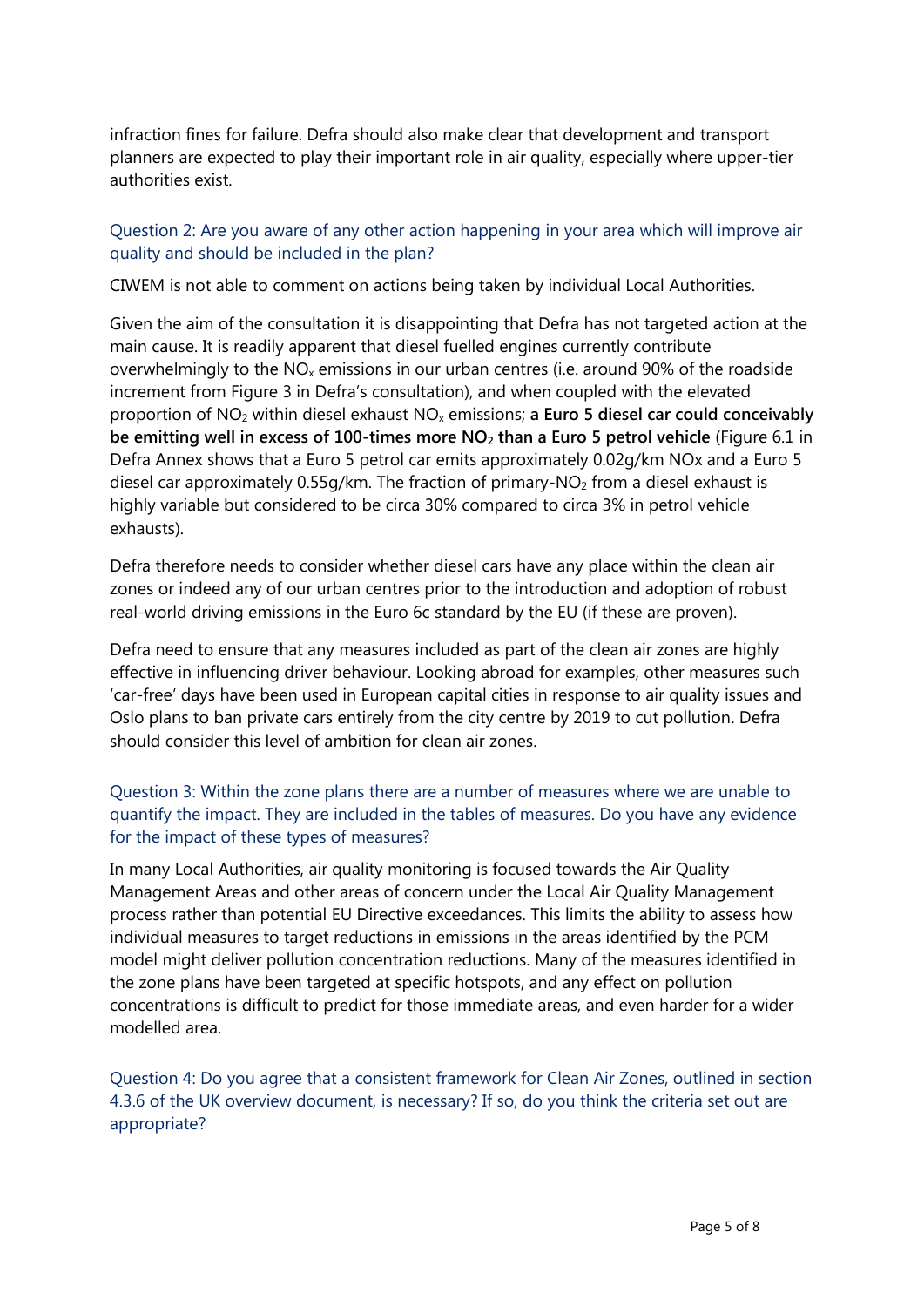CIWEM has previously called for a national framework of low emission zones (LEZ), based on ever increasing standards. We consider that a consistent approach is required across England to allow for economies of scale and to create certainty for vehicle users. It is important that the criteria for clean air zones are regularly updated to reflect the changing vehicle fleet.

It is confusing that throughout the plans they refer to a framework of 'clean air zones'. If these are in fact different to LEZs, and wider in scope then the plans should state this.

We would advise Defra to consider other pollutants, in particular PM and primary NO<sub>2</sub>, when setting standards for clean air zones. Focusing on one pollutant to the exclusion of others, will increase costs and health impacts in the long term. As in the answer to question 2, Defra should really consider whether diesel cars have any place within clean air zones or indeed any of our urban centres prior to the introduction of a robust Euro 6c standard.

CIWEM is concerned by the voluntary approach. The introduction of piecemeal clean air zones could serve only to displace more polluting vehicles to areas not identified by Defra's Pollution Climate Mapping (PCM) model as exceeding the  $NO<sub>2</sub>$  limit value, when in fact monitoring data shows that many other urban areas greatly exceed the  $NO<sub>2</sub>$  limit values. It is for this reason that we advise Defra to be more ambitious and to aim to protect the health of all residents (particularly those in urban areas), as opposed to trying to identify the bare minimum required to achieve borderline compliance with the EU Directive 'limit' values for a single pollutant.

A national framework should not stop local authorities from going further and implementing more stringent targets where necessary. For example, the London Ultra Low Emission Zone requires all new taxis to be zero emission capable from 2018.

The plans do not propose any means to overcome the main barriers to the introduction of clean air zones, namely public acceptance and the scheme implementation costs, which may be substantial.

The final plans need to show the assumptions regarding road improvements on the strategic highway network or if any large new developments have been included such as new towns. Solutions to improve air quality on the UK's motorway and trunk road network will be developed by Highways England as traffic on these roads plays no small part in contributing to the emissions and pollutant concentrations found in many city centres.

## Question 5: What do you consider to be the barriers that need to be overcome for local authorities to take up the measures set out in section 4 of the UK overview document? How might these be overcome? Are there alternative measures which avoid these barriers?

Political will is necessary as low emission zones are often seen as politically unpopular. Air quality needs to be a higher priority for transport and development planners, upper tier local authorities, Directors of Public Heath, the associated Government departments and their agencies. There is no discussion on this aspect or commitment for support within the draft plans.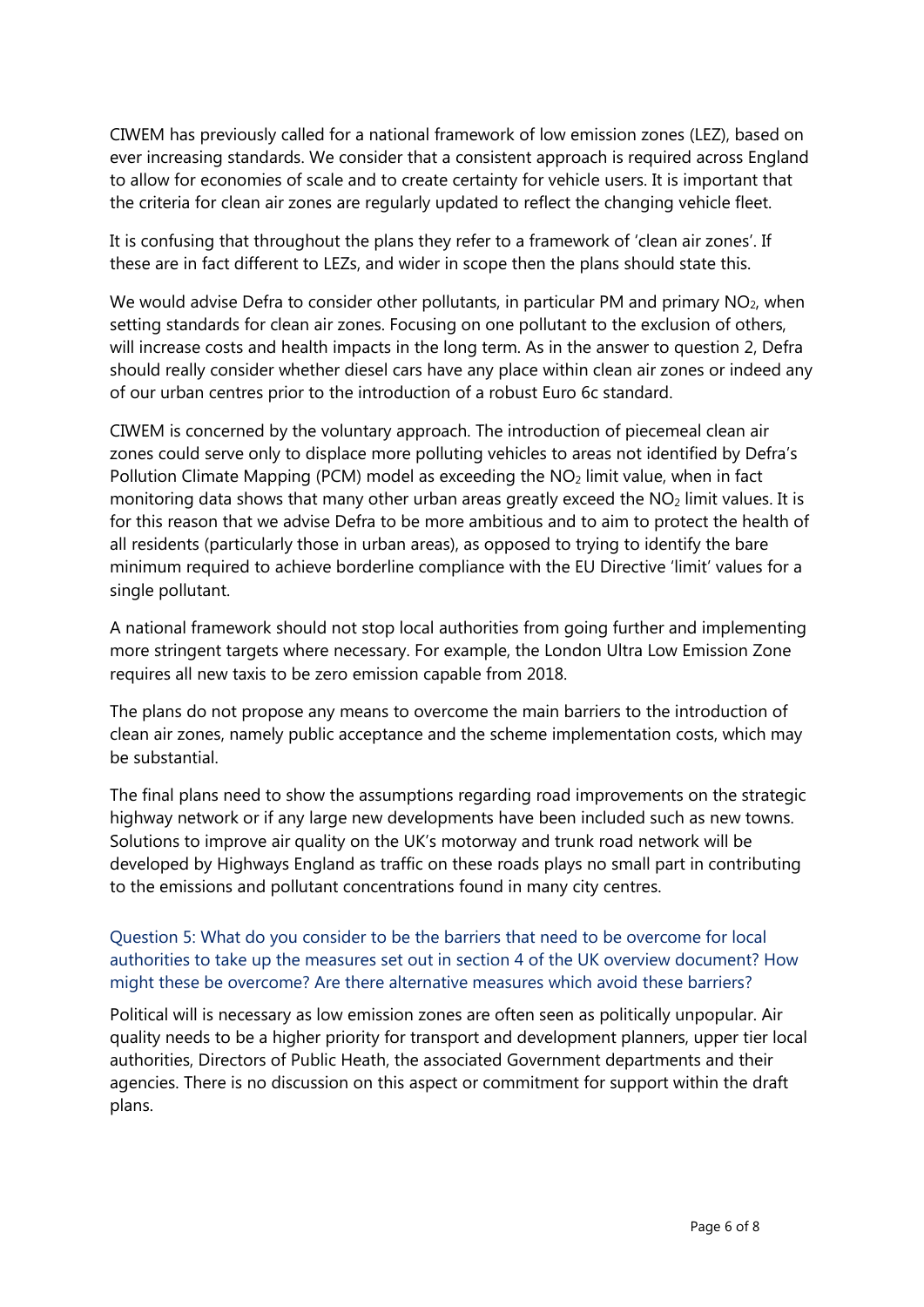It is clear that the funding needed for the introduction of a clean air zone is substantial, both to overcome local opposition and to facilitate the adoption of low-emission vehicles. There are costs associated with the required refuelling infrastructure and to install and operate a system to manage the clean air zone charging. Given the evident cost of poor air quality in the UK, it is clear that the current level of funding for such measures is severely lacking and Defra needs to provide proportionate funding to allow Local Authorities to implement the required measures in an acceptable timeframe.

In addition to the political and financial support necessary for each Local Authority implementing a clean air zone, the government will also need to provide overarching support. This must include freely available databases on vehicles and their emission standards, a national retrofit database (and an accredited list of approved technologies), a list of exempt vehicles, and a standard system which local authorities can use to operate the registration and any payments from vehicle operators. This is necessary for a consistent approach.

## Question 6: Are you aware of any additional action on non-transport sources to improve air quality that should be included in the plans?

Emissions of the main greenhouse gas carbon dioxide  $(CO<sub>2</sub>)$ , and NO<sub>x</sub> and PM are linked, as they are all emitted from the same sources (during combustion of fuels). Many measures to reduce  $CO<sub>2</sub>$  emissions also reduce urban air pollutants, such as energy efficiency measures. For example in central London the heating of commercial buildings is an important source of NOx; reducing energy demand will also reduce air pollution emissions. Building Regulations could be used to address air quality more effectively, measures which could be included are that all boilers should be low-NO<sub>x</sub> and all new houses should have a vehicle electric charging point.

A stronger emphasis is needed in the National Planning Policy Framework and the paragraphs that point to the importance of planning policies in helping to deliver cleaner air (paragraphs 124 and 35 on sustainable transport). Air quality needs to be more than a material consideration when limit values are or may be breached.

Defra should work with DCLG to ensure that planning guidance aims to reduce air pollution through the planning system. This could include air quality neutral zones where all new developments must comply with benchmarks for both building and transport emissions. A clean air zone should also address dust and emissions from construction and demolition sites, including non-road mobile machinery (NRMM), as these can have a significant impact on air quality both within and around the site. The London 'Planning Practice Guidance on the Control of Dust and Emissions from Construction and Demolition' includes best practice and emission standards for NRMM, and could be adopted as part of the network of clean air zones.

Scotland's low emissions strategies and the Wales active travel initiative should be exemplars to be adopted throughout the UK rather than just additional information in the document.

The Low Emission Neighbourhood concept, as developed by Transport for London, contains some useful ideas for the non-transport elements of a clean air zone. This is an area-based